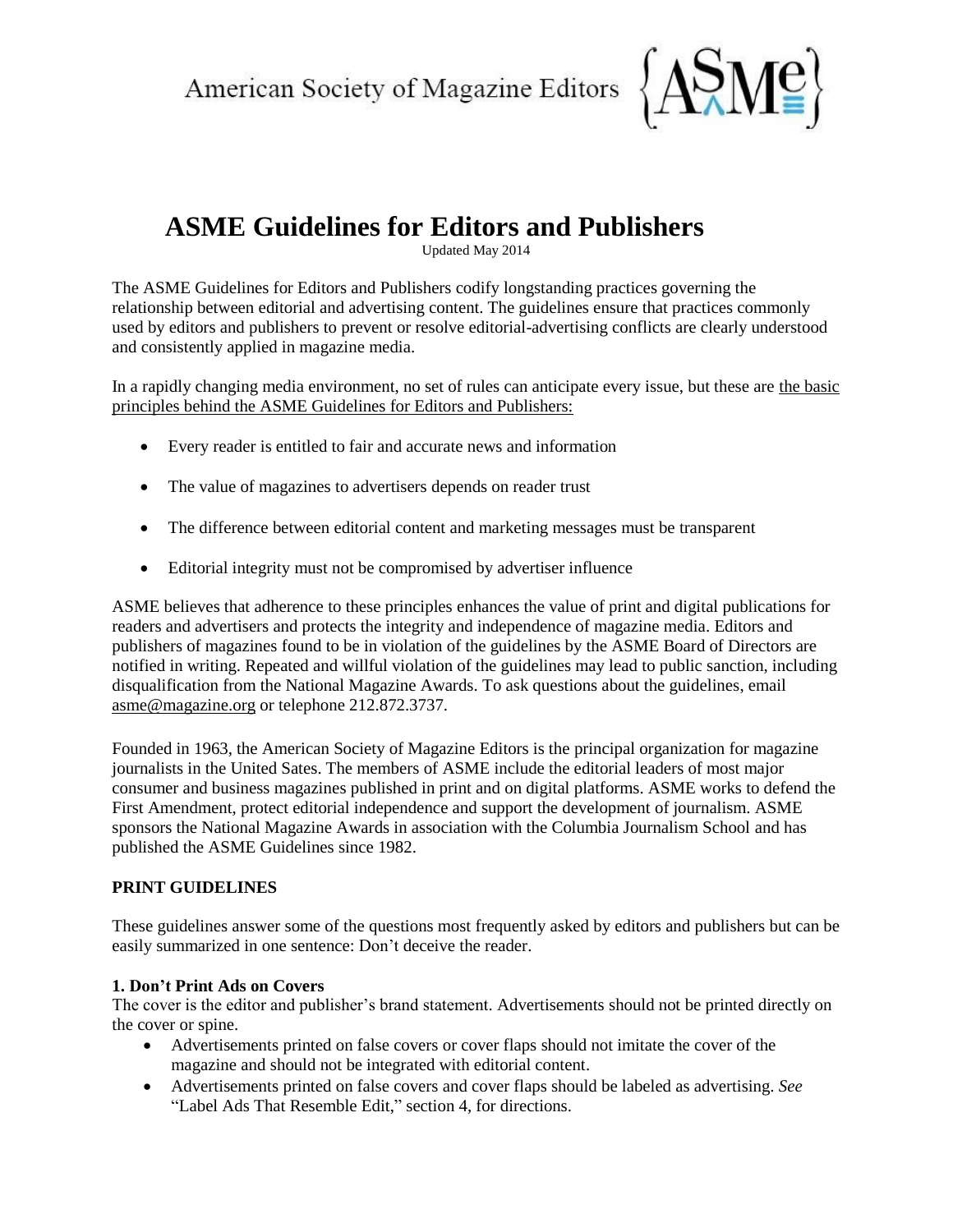## **2. Don't Print Ad Logos on Edit Pages**

Advertiser logos should not be used on editorial pages except in an editorial context, that is, editorial coverage of a company and its products.

#### **3. Don't Allow Ads to Imitate Edit**

Advertisements should not imitate the design of the magazine in which they appear and should not use type or graphics associated with the magazine, nor should the magazine logo be used on advertisements except for multi-advertiser sections such as classified listings and gift guides; promotional pages published by and for the magazine; and advertisements for products that have received editorial awards.

#### **4. Label Ads That Resemble Edit**

The following kinds of advertisements should always be labeled as advertising: advertisements that could be mistaken for editorial content, including advertising sections ("advertorials"); multi-advertiser sections such as classified listings and gift guides; and promotional pages published by and for the magazine.

- The use of the terms "Advertisement," "Advertising" and "Special Advertising Section" to label advertising is recommended. "Promotion" should be used with caution as it may conflict with USPS regulations requiring the labeling of advertising. "Advertorial" should not be used under any circumstances.
- Labels should be printed horizontally and centered at the top of the page or advertising unit in readable type comparable in size and weight with the body type used on editorial pages and should not be hidden or disguised.
- Every page of multi-page advertisements, including advertising sections ("advertorials"), should be labeled as advertising.
- The logo of the magazine should not be used on the cover or any other page of an advertising section ("advertorial").

The labeling of editorial-like advertising is required by federal law. The USPS Domestic Mail Manual states: "Under 18 USC 1734, if a valuable consideration is paid, accepted, or promised for the publication of any editorial or other reading matter in a Periodicals publication, that matter must be plainly marked 'advertisement.'" In addition, the Federal Trade Commission advises in 73 FTC 1307 (1968) that when a marketing message "uses the format and has the general appearance of a news feature and/or article for public information which purports [to be] independent, impartial and unbiased . . . the Commission is of the opinion that it will be necessary to clearly and conspicuously disclose it is an advertisement."

#### **5. Don't Accept Sponsorships for Regularly Published Edit**

Sponsorships of tables of content, mastheads, editors' letters, columns and other front- and back-of-thebook departments should not be accepted.

#### **6. Explain Sponsored Sections to Readers**

The sponsorship of special issues, special sections and editorial inserts, onserts and outserts by one or more advertisers should be acknowledged in an editor's or publisher's letter published in the issue containing the sponsored content. Sponsor logos should not be used on editorial pages. Single-advertiser issues and sponsored sections are editorial content and should not be subject to advertising review or approval.

#### **7. Avoid Adjacencies That Suggest Conflict of Interest**

Advertisements should not be positioned adjacent to or near editorial pages that discuss or show the same or similar branded products. Advertisements for products endorsed by or associated with public figures,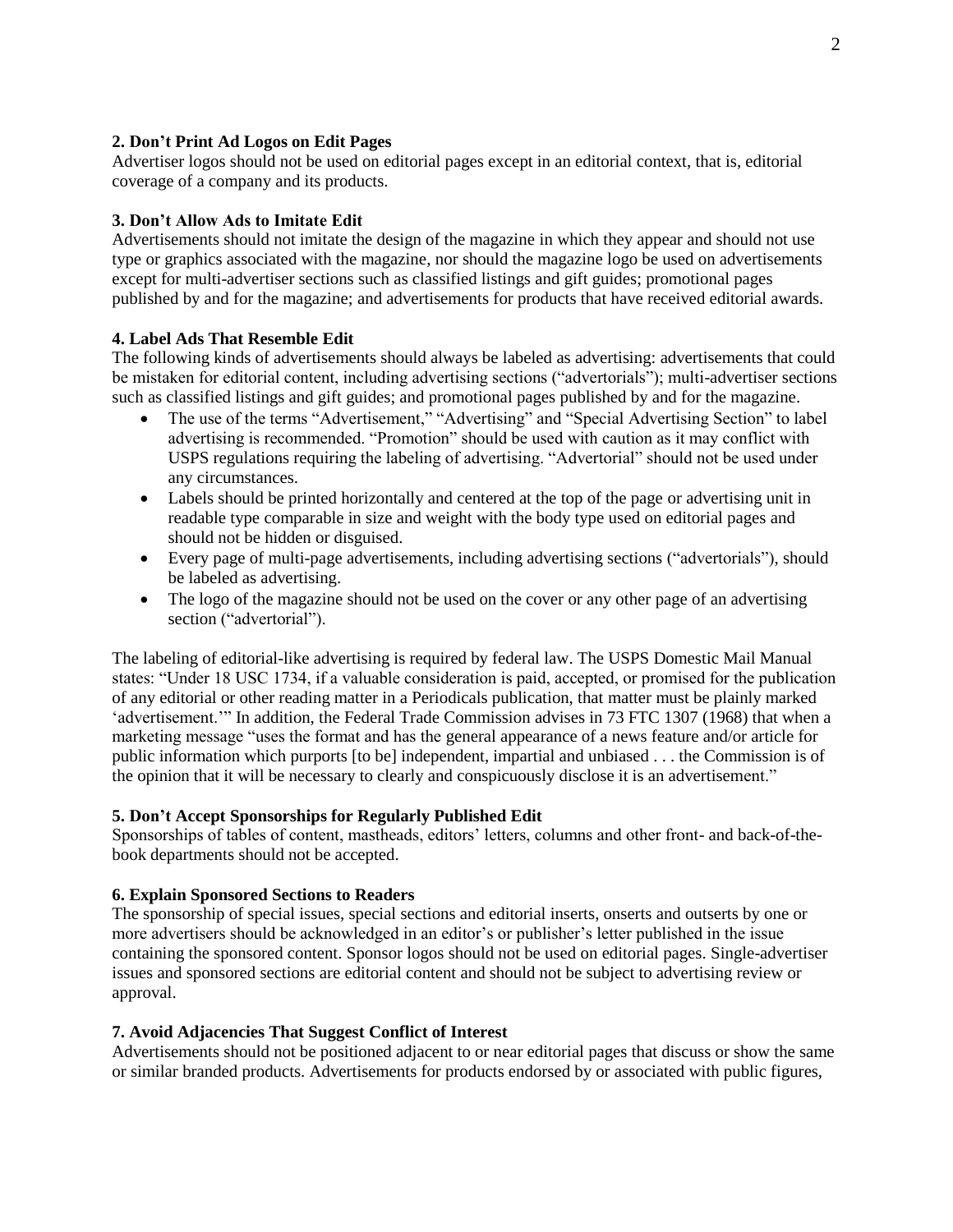including but not limited to motion pictures and television programs, should not be positioned near editorial content concerning those public figures.

## **8. Don't Accept Product Placement**

Products or persons should not be "placed" or promoted in editorial content in exchange for payment of any kind. Advertisements should not be integrated with editorial content. Editorial content and advertisements should not refer, or "talk," to each another. Editorial content should not be designed around unusual or invasive advertising units or point readers to them.

### **9. Don't Ask Editors to Write Ads**

Editorial staff should not participate in the creation of advertising. Editorial contributors should not participate in the creation of advertising if their work would appear to be a conflict of interest.

#### **10. Don't Allow Advertisers to Approve Edit**

Magazine covers, tables of content, articles, photographs, page layouts and other editorial matter should not be submitted to advertisers for review or approval.

### **DIGITAL GUIDELINES**

These guidelines apply to websites, tablets, smartphones and social media. Digital media should follow the print guidelines that generally apply to the practice of journalism, specifically section 8, "Don't Accept Product Placement"; section 9, "Don't Ask Editors to Write Ads"; and section 10, "Don't Allow Advertisers to Approve Edit." Editors and publishers should also review the FTC's [.com Disclosures:](http://www.ftc.gov/os/2013/03/130312dotcomdisclosures.pdf)  [How to Make Effective Disclosures in Digital Advertising](http://www.ftc.gov/os/2013/03/130312dotcomdisclosures.pdf) and [Guides Concerning the Use of](http://ftc.gov/os/2009/10/091005revisedendorsementguides.pdf)  [Endorsements and Testimonials in Advertising.](http://ftc.gov/os/2009/10/091005revisedendorsementguides.pdf)

#### **D1. Separate Ads From Edit**

Marketing messages that cannot be easily identified as advertising should be clearly labeled as such and visually separated from editorial content by rules or shading. The term "Advertorial" should not be used to label advertising under any circumstances.

- "Brought to You By" and "Sponsored By" are widely used terms for labeling editorial content supported by a single advertiser and should not be used for marketing messages.
- "Powered By" should be used only for providers of editorial content or technological features, as should "Partner" when used in consumer-facing content. These terms should not be used for advertisers or sponsors.

## **D2. Label Native Advertising**

Marketer-provided content, including native advertising, should be prominently labeled as advertising, and the source of such content and the affiliation of the authors should be clearly acknowledged. The term "Sponsor Content," already in use on some websites, can be used to label native advertising.

- Native advertising that has the appearance of a news article or feature story should include a prominent statement or "What's This?" rollover or link at the top of the advertising unit explaining that the content has been created by a marketer and that the marketer has paid for its publication.
- Native advertising that has the appearance of a news article or feature story should not use type fonts and graphics resembling those used for editorial content and should be visually separated from editorial content.

#### **D3. Differentiate Sponsored Microsites From Edit Sites**